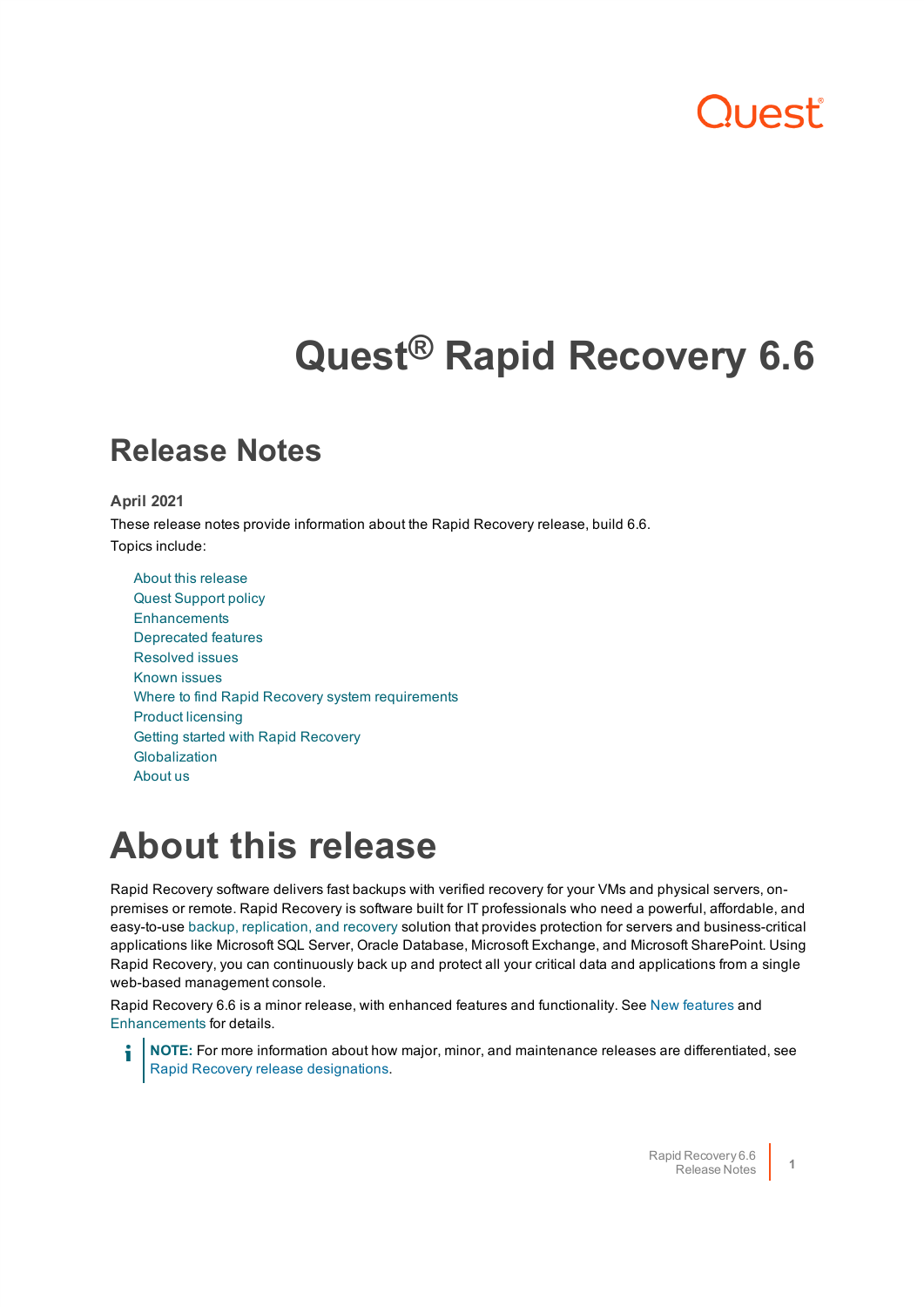Some features, previously integrated software tools, or platforms are no longer supported. For more information on these items, see [Deprecated](#page-2-0) features.

As a minor release, defect fixes and known issues listed in this document are not cumulative.

For information relevant for any other release, please see the edition of release notes specific to that release on the Quest technical [documentation](https://support.quest.com/rapid-recovery/technical-documents) website.

- **NOTE:** In this release of Rapid Recovery, Quest removed the Beta label from the Azure repository feature. Quest discourages using an Azure repository for storing original recovery points and recommends using it only for storing replicated recovery points. For more information, see "Replication with Rapid Recovery" in the *Rapid Recovery 6.6 User Guide.*
- i **NOTE:** Currently, the Rapid Recovery Core Console lets you connect to an Azure repository only from the source Core that replicates to it, and does not support the Connect to Existing feature. For more information, see <https://support.quest.com/kb/332647>.

## <span id="page-1-0"></span>**Quest Support policy**

**Full support:** For customers with a current maintenance contract, Quest Data Protection Support provides call-in or email support for the current major and minor release, when patched to the latest maintenance release. That release is known as N. Quest also fully supports N - 1. For Rapid Recovery, Quest also provides limited support for N - 2. For more information, see "Rapid Recovery support levels" in the *Rapid Recovery Release Notes*.

**Limited support:** Quest Data Protection Support may attempt to answer questions on other versions of our products, provided resources are available. However, if you are using an unsupported or discontinued version, no new patches or code fixes will be created for those versions. In such cases, we encourage you to upgrade to a currently supported version of the product.

**Product support life cycle:** Quest describes its product life cycle (PLC) support policy on its Support website (visit<https://support.quest.com/rapid-recovery/>, click **Product Life Cycle & Policies,** and then expand the topic **Product Support Life Cycle Policy**). To understand full support, limited support, and discontinued support, consult the detailed policy on the website referenced above.

## <span id="page-1-1"></span>**Enhancements**

The following is a list of enhancements implemented in Rapid Recovery6.6.

#### **Table 1: General enhancements**

| <b>Enhancement</b>                                                                                   | <b>Issue ID</b> |
|------------------------------------------------------------------------------------------------------|-----------------|
| Improved the behavior of the repository when it runs out of space.                                   | RR-67129        |
| Allowed ReFS protection under compatible versions of Windows 2019.                                   | RR-108441       |
| Added support for Generation 2 virtual exports and standbys for Microsoft Azure Cloud.               | RR-110078       |
| Added the ability to identify a machine as running Nutanix AHV and label it as a virtual<br>machine. | RR-110546       |
| Removed Beta label from Azure storage feature.                                                       | RR-110562       |
| Added support for WinPE 2004 when building a BootCD.                                                 | RR-110572       |
| Added support for Ubuntu 20.10.                                                                      | RR-110652       |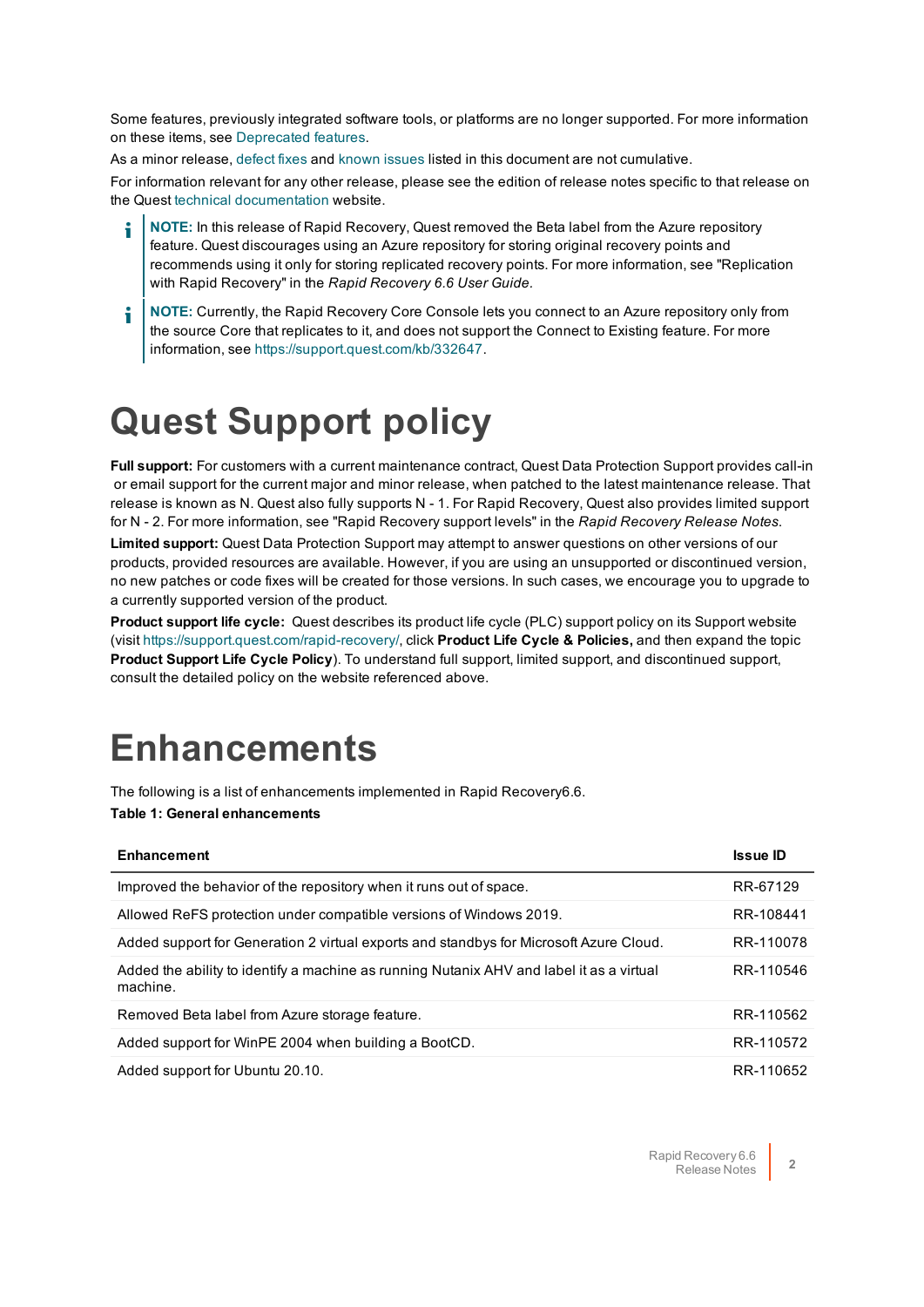<span id="page-2-0"></span>Added support for CentOS 7.9. RR-110653

## **Deprecated features**

The following is a list of operating systems and applications that have limited support due to end-of-life status as of Rapid Recovery 6.6:

- Operating systems:
	- $\cdot$  CentOS Linux 6.4-6.10
	- $\cdot$  Oracle Linux 6.4-6.10
	- Red Hat Enterprise Linux (RHEL) 6.4-6.10
	- SUSE Linux Enterprise Server 11 SP4 and 12 SP3
	- Ubuntu Linux 16.04 LTS
- Hypervisors:
	- Hyper-V on Windows Server 2012 and 2012 R2 (for export)
	- Hyper-V on Windows 10 x64 (for Agentless protection)
	- Oracle Virtual Box 5.2
- Platforms:
	- Oracle RDBMS 18c and 12c
	- SharePoint Server 2016
	- Exchange Server 2010 x64

The following applications are no longer support by Rapid Recovery as of release 6.6:

- Hypervisor:
	- VMware Workstation 14.x

## <span id="page-2-1"></span>**Resolved issues**

The following table includes a list of issues addressed in this release. **Table 2: Issues resolved in this release**

| <b>Issue</b><br>ID | <b>Resolved Issue Description</b>                                                                                                |
|--------------------|----------------------------------------------------------------------------------------------------------------------------------|
| 110686             | Rapid Recovery mono failed on the stage of checking system files on CentOS 6 operating systems<br>with a specific configuration. |
| 110676             | A Hyper-V server would crash with a BSOD 0x50 while transferring an agentless guest VM with a                                    |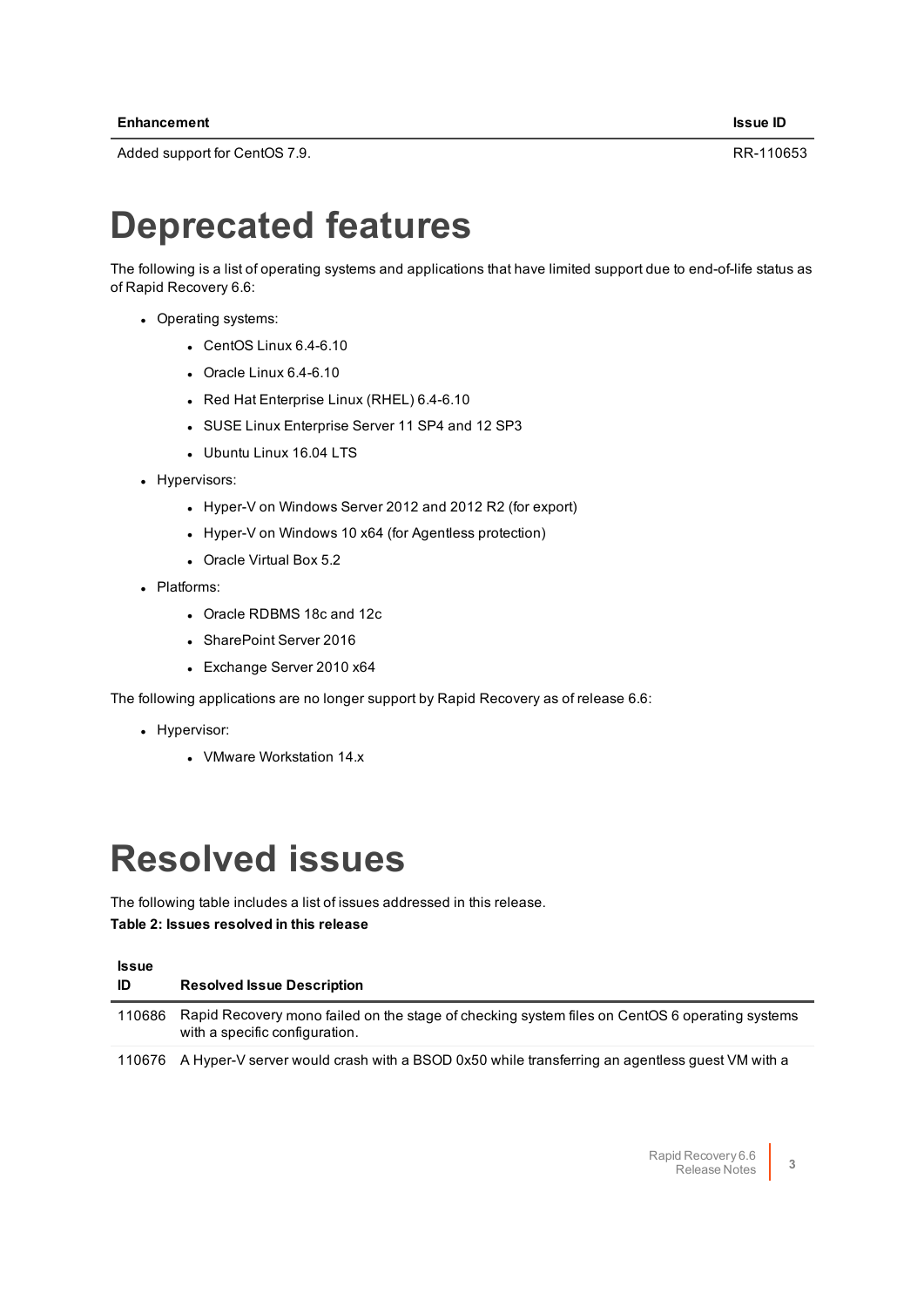| <b>Issue</b><br>ID | <b>Resolved Issue Description</b>                                                                                                                                                                 |
|--------------------|---------------------------------------------------------------------------------------------------------------------------------------------------------------------------------------------------|
|                    | volume size about 17TB.                                                                                                                                                                           |
| 110648             | There was no validation for incorrect values or over-the-limit values for Azure repository settings<br>and Azure repository creation wizard.                                                      |
| 110646             | BMR from Azure cloud for a regular storage account could not be performed due to the error<br>"Loading failed: There is no connection with cloud accounts" in the restore wizard.                 |
| 110595             | Recovery points did not display on the Recovery Points tab for increased LVM volumes after<br>specific steps.                                                                                     |
| 110568             | Agentless transfer failed for VMs located on a datastore with "+" in the name.                                                                                                                    |
| 110567             | There was no ability to use a custom email address for notifications.                                                                                                                             |
| 110523             | Exchange log truncation was not working for ESXi agentless VMs if one database is dismounted                                                                                                      |
| 110503             | Live Restore did not occur simultaneously for all volumes and could not access the files during the<br>restore.                                                                                   |
| 110479             | Newly created virtual machines did not automatically show up in the Core GUI Virtual Machines list<br>of ESXi host.                                                                               |
| 110473             | Exchange log truncation was not working for HyperV agentless VMs                                                                                                                                  |
| 109828             | When Core services restarted, a "Virtual environment component 'Hypervisor Storage' changed<br>status to 'Warning" alert was displayed.                                                           |
| 108764             | When performing a virtual export or a virtual standby and you chose 'Specific' network adapters, the<br>virtual standby was created with an additional e1000 NIC on top of the one you specified. |

### **Table 3: Documentation resolved issues**

### **Issue**

| <b>Issue</b><br>ID | <b>Resolved Issue Description</b>                                                                                                          | <b>Functional</b><br>Area |
|--------------------|--------------------------------------------------------------------------------------------------------------------------------------------|---------------------------|
| 109897             | Documentation changes made in the 6.4 User Guide did not appear in the 6.4 in-<br>product help. The changes appear in subsequent releases. | In-product<br>help        |

#### **Table 4: Linux resolved issues**

| <b>Issue</b><br>ID | <b>Resolved Issue Description</b>                                                                           | <b>Functional</b><br>Area |
|--------------------|-------------------------------------------------------------------------------------------------------------|---------------------------|
| 110075             | Linux server unexpectedly rebooted after resizing a specific volume and running a<br>backup of that volume. | Linux<br>protection       |

### **Table 5: Local Mount Utility resolved issues**

| <b>Issue</b><br>ID | <b>Resolved Issue Description</b>                                                                               | <b>Functional</b><br>Area |
|--------------------|-----------------------------------------------------------------------------------------------------------------|---------------------------|
| 110364             | There was no ability to open Exchange databases for ESXi agentless VMs due to<br>error database does not exist. | Agentless                 |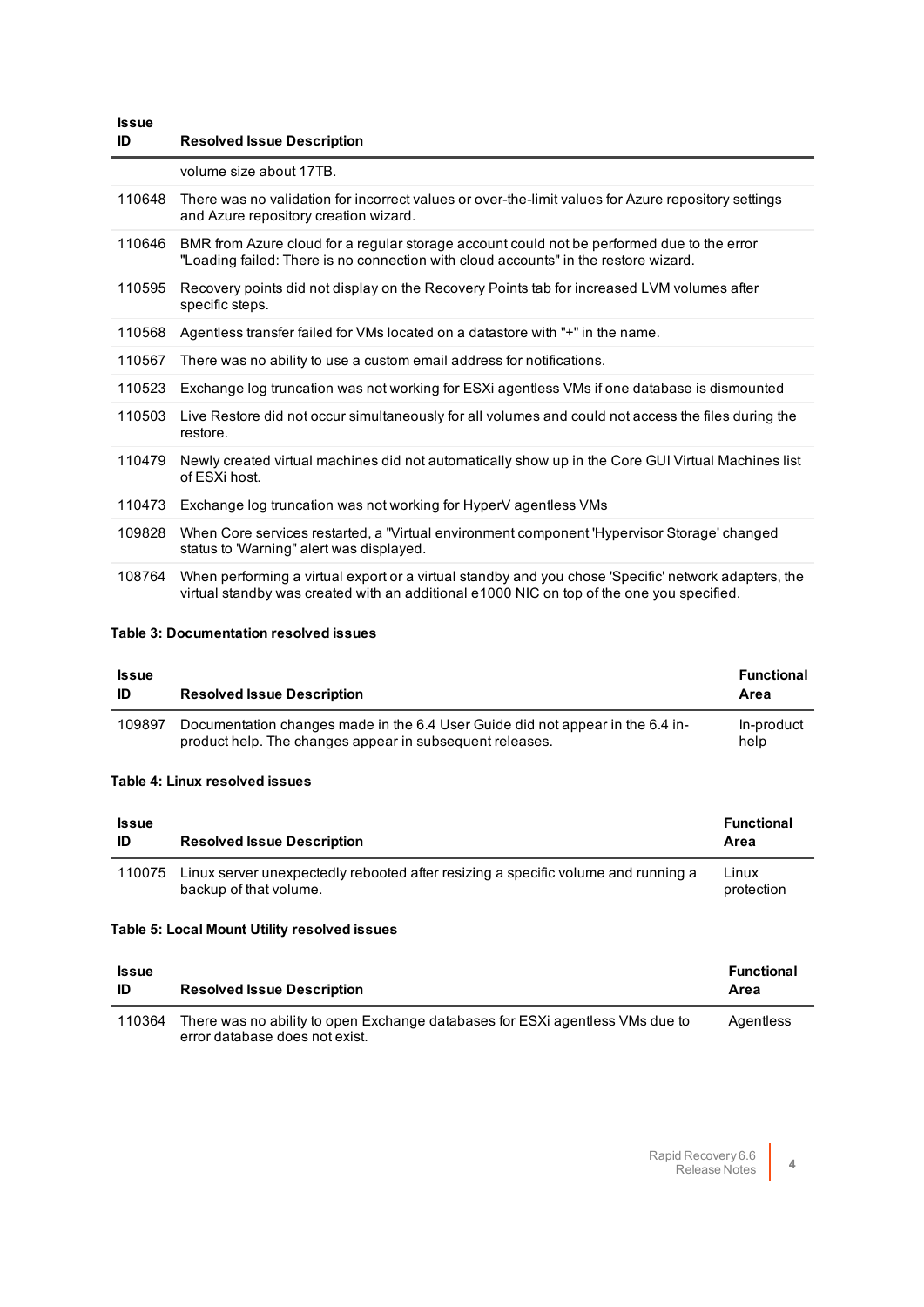# <span id="page-4-0"></span>**Known issues**

<span id="page-4-2"></span>This topic contains known issues in the following categories:

- Core and [Windows](#page-4-1) known issues
- Documentation known issues
- Linux [known](#page-7-1) issues
- Local Mount Utility [issues](#page-7-2)

#### <span id="page-4-1"></span>**Table 6: Core and Windows known issues**

| <b>Issue</b>   |                                                                                                                                                                                                                                                                                            |                                             |                          |
|----------------|--------------------------------------------------------------------------------------------------------------------------------------------------------------------------------------------------------------------------------------------------------------------------------------------|---------------------------------------------|--------------------------|
| ID             | <b>Known Issue Description</b>                                                                                                                                                                                                                                                             | Workaround                                  | <b>Functional Area</b>   |
| 27309<br>93141 | ESXi virtual export with automatic disk<br>mapping using default configuration for<br>the VM configuration location fails with<br>unclear error. The Failure Reason is<br>"Task 'ReconfigVM Task' failed: Invalid<br>configuration for device '0'."                                        | Reduce the number<br>of concurrent exports. | Virtual exports,<br>ESXi |
| 110899         | On a specific environment, archive check<br>failed with "Integrity check<br>results: checksum errors, dedupe hash<br>mismatches '0' have been detected."                                                                                                                                   |                                             | Archiving                |
| 110887         | In the Archive Wizard, the Folder Name<br>field for cloud location is empty by<br>default.                                                                                                                                                                                                 |                                             |                          |
| 110864         | While attempting to restore a large<br>volumne, BMR fails with timeout error or<br>is unresponsive indefinitely.                                                                                                                                                                           |                                             | BMR                      |
| 110583         | In one specific case, metadata recovery<br>points appears appear inconsistent.                                                                                                                                                                                                             |                                             |                          |
| 109771         | After canceling an ESXi export task<br>when all volumes are in the post-<br>processing phase, an error message<br>appears.                                                                                                                                                                 |                                             | Virtual export           |
| 109575         | On a specific environment, Core<br>Console UI does not load, with the error<br>"Attempted to read or write protected<br>memory. This is often an indication that<br>other memory is corrupt."                                                                                              | No workaround at<br>this time.              | Core Console UI          |
| 109236         | Transfer job for VM with SharedVHDX on<br>SOFS appears to fail with errors<br>"Session with the id has not been found:<br>fileTransmitSessionId" and "The process<br>cannot access the file because it is being<br>used by another process: " but recovery<br>points actually are created. |                                             |                          |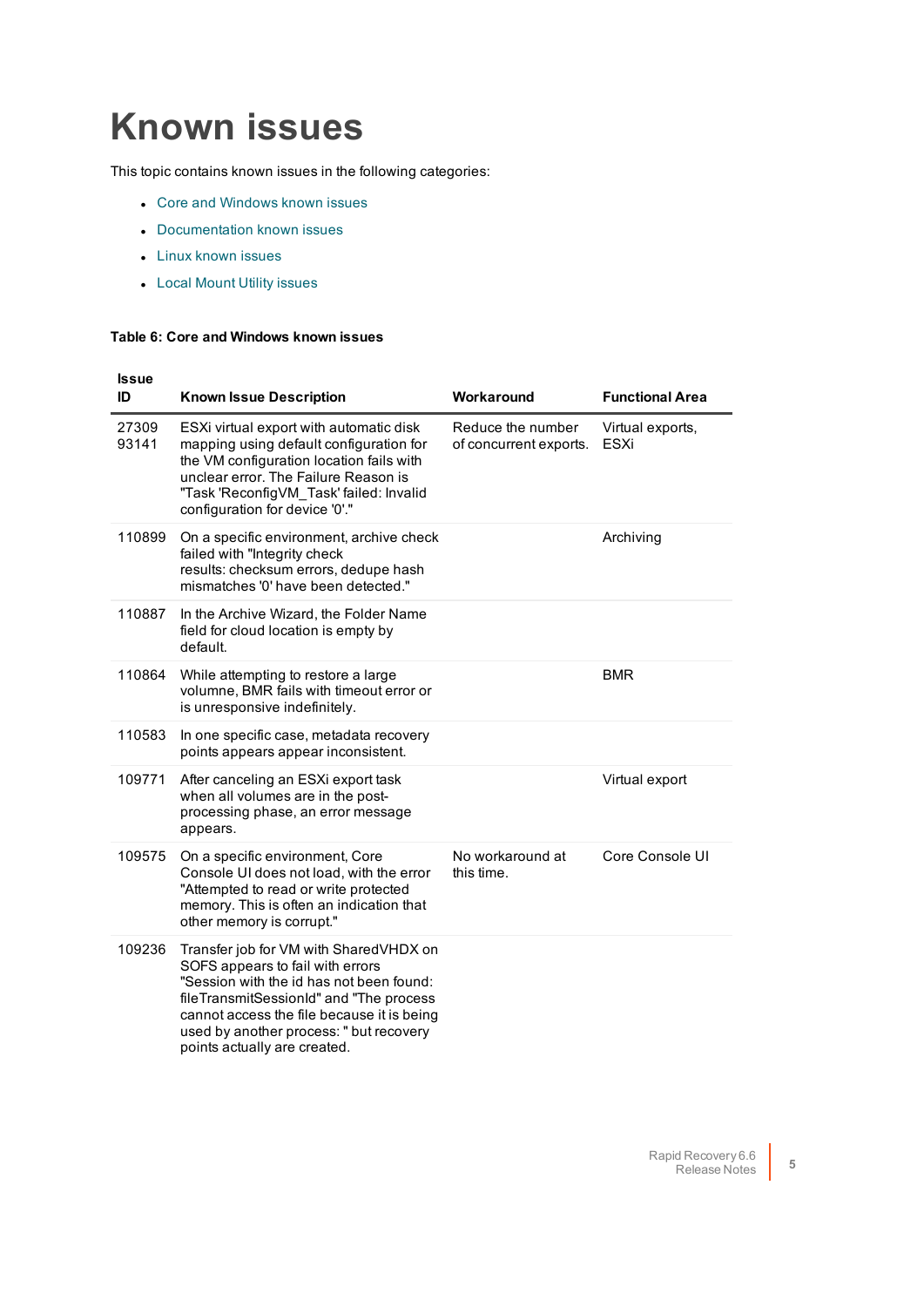| <b>Issue</b><br>ID | <b>Known Issue Description</b>                                                                                                                                                                                        | Workaround                                                                                                                                             | <b>Functional Area</b>           |
|--------------------|-----------------------------------------------------------------------------------------------------------------------------------------------------------------------------------------------------------------------|--------------------------------------------------------------------------------------------------------------------------------------------------------|----------------------------------|
| 108972             | Trying to perform an "Open Exchange<br>Database" job from a recovery point fails<br>with error "Multiple concurrent writable<br>mounts of a single volume are not<br>supported."                                      | Use the Local Mount<br>Utility, or manually<br>mount the recovery<br>point and open the<br>database.                                                   |                                  |
| 107978             | When deploying the Rapid Recovery<br>Agent from the Core server, the Microsoft<br>Store Install Service disappears from the<br>list of services visible on the protected<br>machine.                                  | No workaround at<br>this time.                                                                                                                         | Agent installation               |
| 107947             | On a specific environment, virtual export<br>fails to start, with error: 'Cannot connect<br>to a remote machine '{0}' ' sometimes on<br>unstable environment.                                                         | Contact Quest<br>Support for a patch to<br>resolve this issue.                                                                                         | Virtual export                   |
| 107855             | On a specific Dell PowerEdge Windows<br>server environment, protected machine<br>hangs briefly (up to 1 minute) every hour<br>when the Rapid Recovery Agent service<br>starts, seemingly due to a 20-30 BCD<br>query. | Perform BCD queries<br>one at a time,<br>sequentially, to avoid<br>this issue. For<br>diagnostic steps, see<br>Quest Knowledge<br>Base article 259558. | Agent<br>unresponsive            |
| 107784             | When protecting a cluster, there is no<br>ability to add cluster nodes to Virtual<br>Standby                                                                                                                          | No workaround at<br>this time.                                                                                                                         | Virtual export                   |
| 107755             | When creating an archive using the<br>Archive Wizard, if you return from the<br>Options wizard page back to the<br>Machines page, there is no ability to edit<br>the date range.                                      | Close the wizard<br>without saving the<br>archive, and run<br>through the wizard<br>again.                                                             | Archiving, usability             |
| 107346             | When restoring or performing virtual<br>export of a volume with 512-bytes per<br>sector to a volume with 4096-bytes per<br>sector, a warning message does not<br>appear.                                              | For workaround,<br>please see Quest<br><b>Knowledge Base</b><br>article 144232                                                                         | Virtual export,<br>notifications |
| 107304             | On a specific appliance environment, the<br>error message "GetResponse Timed<br>Out" appears when trying to open the<br>Appliance page.                                                                               | <b>Contact Quest</b><br>Support for a patch to<br>resolve this issue.                                                                                  | Appliance, Core<br>Console UI    |
| 107182             | Encryption key does not apply to cluster<br>nodes during cluster protection.                                                                                                                                          | Select encryption key<br>for nodes manually in<br>Settings.                                                                                            | Encryption                       |
| 106938             | On a specific appliance environment, the<br>"Storage Hardware" information is not<br>available on the Appliance Health page.                                                                                          | <b>Contact Quest</b><br>Support for a patch to<br>resolve this issue.                                                                                  | Appliance, Core<br>Console UI    |
| 106545             | When upgrading a Core (in languages<br>other than English) that protects                                                                                                                                              | None available.<br>Disregard the version                                                                                                               | Installer,<br>localization       |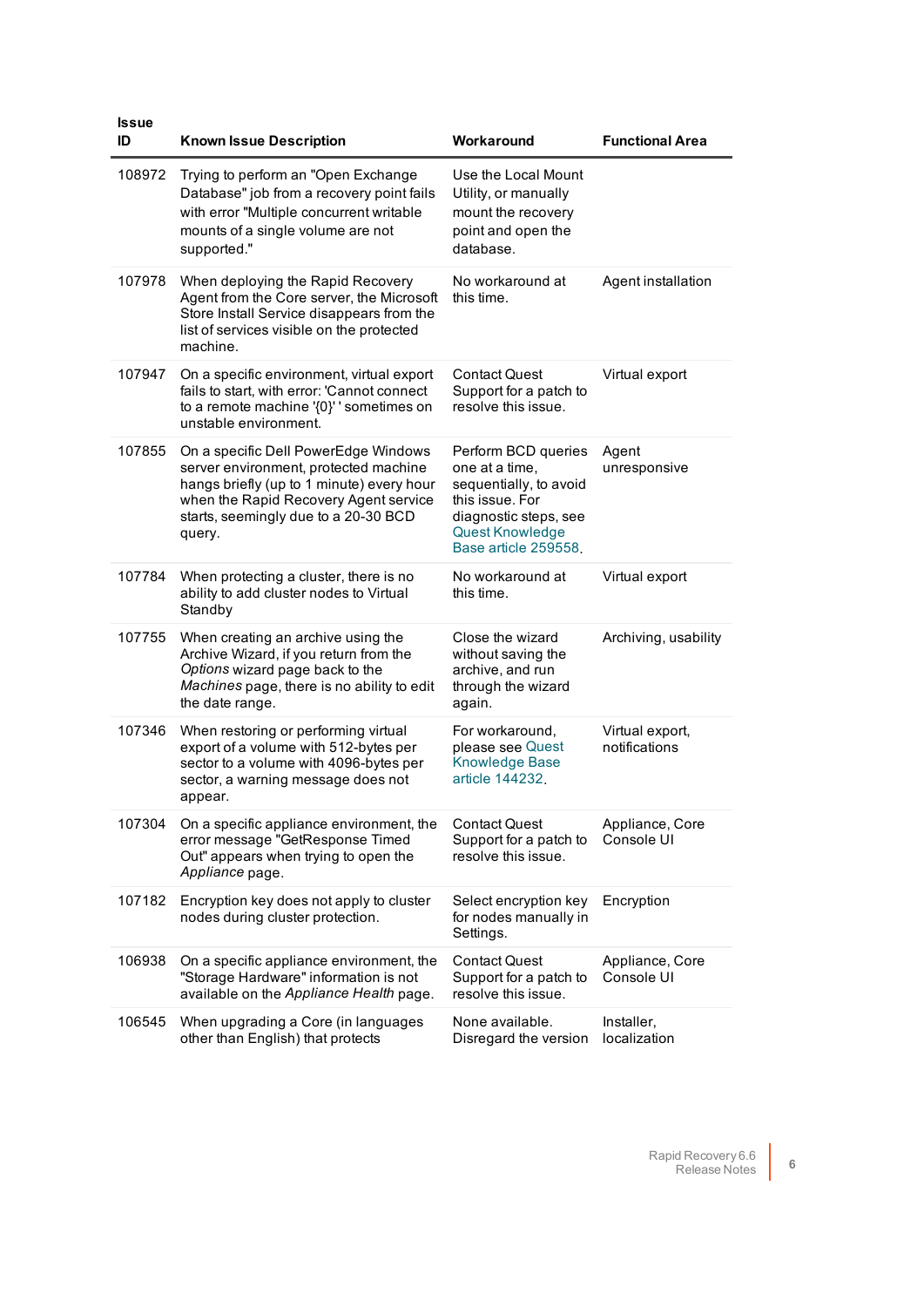| <b>Issue</b><br>ID | <b>Known Issue Description</b>                                                                                                                                                                                                                                | Workaround                                                                                                                                                                                                                                                                  | <b>Functional Area</b>                     |
|--------------------|---------------------------------------------------------------------------------------------------------------------------------------------------------------------------------------------------------------------------------------------------------------|-----------------------------------------------------------------------------------------------------------------------------------------------------------------------------------------------------------------------------------------------------------------------------|--------------------------------------------|
|                    | machines with Agent version earlier than<br>5.4.3.106, the Compatibility page of the<br>Rapid Recovery Core Installer wizard<br>incorrectly shows Agent version 7 in the<br>message instead of Agent 6.2 or Agent<br>6.3 (based on the installer being used). | number. Protected<br>machines with<br>supported operating<br>systems will be<br>upgraded to Rapid<br>Recovery Agent<br>version 6.3.                                                                                                                                         |                                            |
| 105830             | Rollup job does not merge replicated<br>recovery points according to the<br>retention policy if seed drive for older<br>recovery points was not consumed.                                                                                                     | Consume the seed<br>drive on the target<br>core.                                                                                                                                                                                                                            | Rollup jobs,<br>replication, seed<br>drive |
| 105445             | Trustedinstaller process called during<br>every metadata request from Agent,<br>consuming about 100MB of additional<br>RAM.                                                                                                                                   | Contact for a patch to<br>address this issue.                                                                                                                                                                                                                               | Metadata                                   |
| 103477             | If the Quest NetVault Backup with BMR<br>plugin is installed on the same server as<br>the Rapid Recovery Core, then ESXi<br>exports fail.                                                                                                                     | Copy the following<br><b>DLLs</b> from<br>Coreservice\vddk\bin<br>to the Coreservice<br>folder, and then<br>restart the Core<br>service:<br>$qlib-2.0$<br>$\bullet$<br>gobject-2.0<br>gymomi<br>iconv<br>intl<br>$\bullet$<br>libcurl<br>libxml2<br>$\bullet$ vixDiskLibVim | Virtual exports                            |
| 102390             | Drive letters are not assigned on an<br>exported machine that is identical to the<br>original machine.                                                                                                                                                        | Assign drive letters<br>manually, or contact<br>Support for a script to<br>run on the exported<br>machine that solves<br>the issue.                                                                                                                                         | Virtual exports                            |
| 97451              | Volume letters are not assigned after<br>BMR for GPT partitions of ESXi<br>Agentless VM.                                                                                                                                                                      | Assign drive letters<br>manually.                                                                                                                                                                                                                                           | BMR, ESXi<br>agentless                     |

Go to the top of the *[Known](#page-4-2) issues* topic.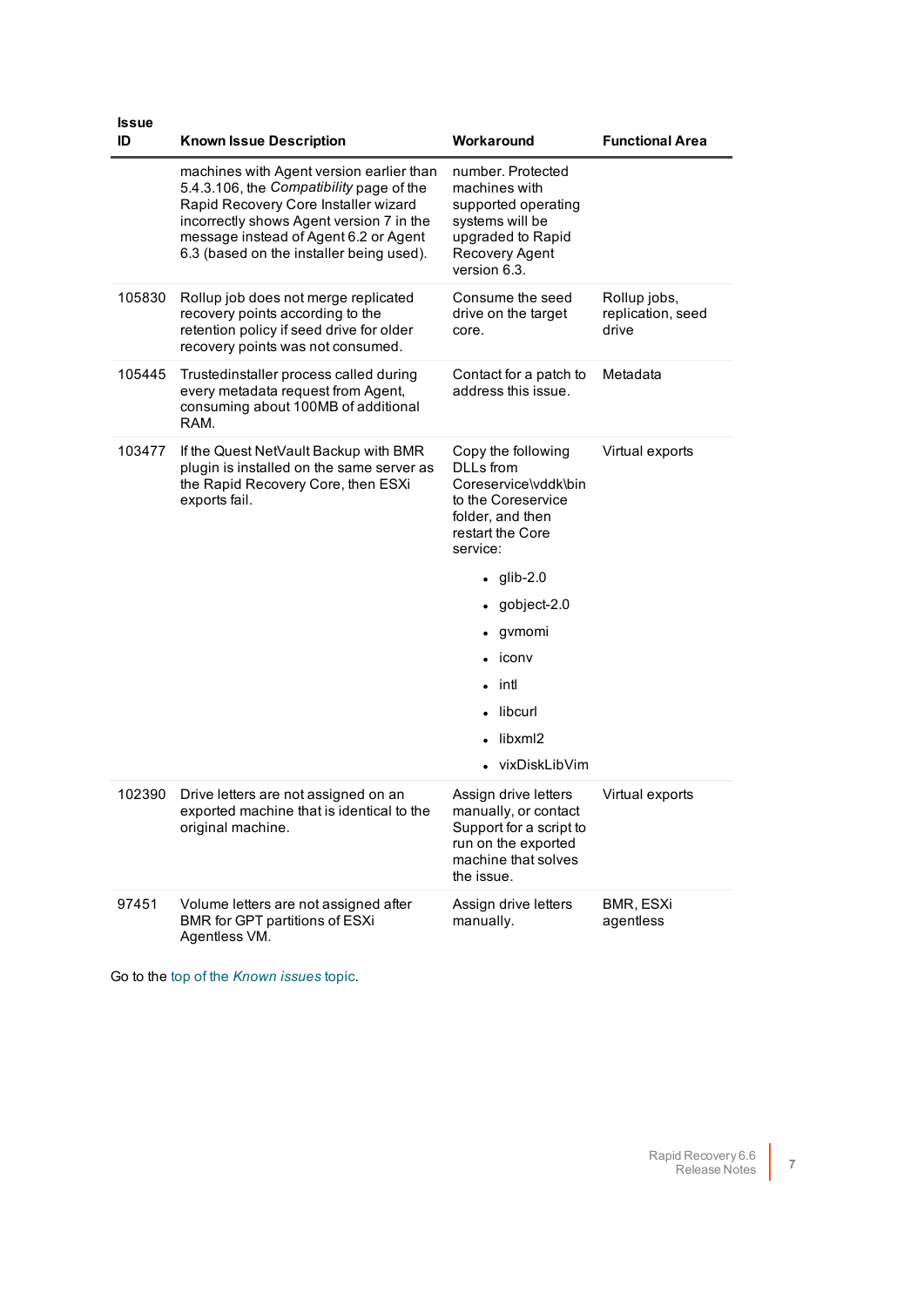#### <span id="page-7-1"></span>**Table 7: Linux known issues**

| <b>Issue</b><br>ID | <b>Known Issue Description</b>                                                                                                         | Workaround                                                                                                                                                            | <b>Functional</b><br>Area       |
|--------------------|----------------------------------------------------------------------------------------------------------------------------------------|-----------------------------------------------------------------------------------------------------------------------------------------------------------------------|---------------------------------|
| 110865             | If I/O data is generated for a volume<br>on a Linux machine, the Linux<br>machine may not respond during a<br>snapshot.                |                                                                                                                                                                       | Linux,<br>protected<br>volumes  |
| 107984             | When installing Rapid Recovery<br>Agent on a Linux machine, minor<br>misspellings appear on the<br>command line for firewall settings. | No workaround at this time. The text<br>"Configured manualy. May be reconfigured"<br>is expected to be changed to "Configured<br>manually. This may be reconfigured". | Linux,<br>Agent<br>installation |

#### <span id="page-7-2"></span>**Table 8: Local Mount Utility known issues**

| <b>Issue</b><br>ID | <b>Known Issue Description</b>                                                                          | Workaround                                                                                                                                                                  | <b>Functional</b><br>Area     |
|--------------------|---------------------------------------------------------------------------------------------------------|-----------------------------------------------------------------------------------------------------------------------------------------------------------------------------|-------------------------------|
| 108540             | Toast pop-up notifications<br>appear outside of the Local<br>Mount Utility application<br>window/frame. | No workaround at this time.                                                                                                                                                 | <b>Notification</b>           |
| 107756             | There is no ability to set<br><b>Core Connection Timeout</b><br>using the LMU UI.                       | You can set the Core Connection Timeout using the<br>Windows registry using key CoreConnectionTimeout.<br>For more information, see Quest Knowledge Base<br>article 210006. | LMU.<br>Connection<br>timeout |

## <span id="page-7-0"></span>**Where to find Rapid Recovery system requirements**

For every software release, Quest reviews and updates the system requirements for Rapid Recovery software and related components. This information is exclusively available in the release-specific *Rapid Recovery System Requirements Guide.* Use that document as your single authoritative source for system requirements for each release.

You can find system requirements and all other documentation at the technical documentation website at [https://support.quest.com/rapid-recovery/technical-documents/.](https://support.quest.com/rapid-recovery/technical-documents/)

i **NOTE:** The default view of the technical [documentation](https://support.quest.com/rapid-recovery/technical-documents/) website shows documentation for the most recent generally available version of the Rapid Recovery software. Using the filters at the top of the page, you can view documentation for a different software release, or filter the view by document type.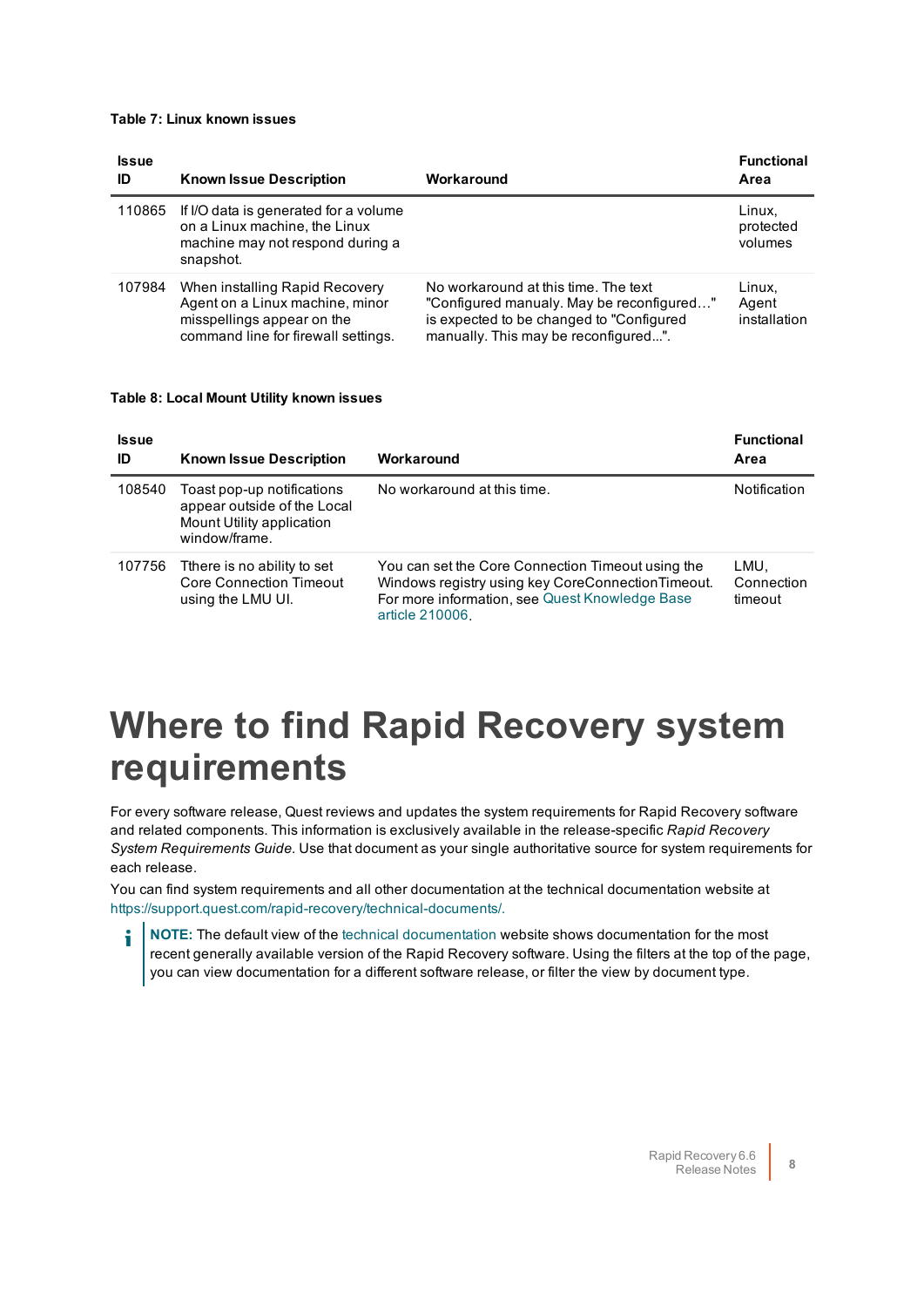# <span id="page-8-0"></span>**Product licensing**

Before you use and manage any version of Rapid Recovery, AppAssure, or DL series backup appliance, you must first obtain a software license. To purchase a license for the first time, contact the Quest Data Protection Sales team by completing the web form at [https://www.quest.com/register/95291/.](https://www.quest.com/register/95291/) A sales representative will contact you and arrange for the license purchase.

If you need to renew or purchase additional licenses, please contact the Quest Support Renewals team by completing the web form at <https://support.quest.com/contact-us/renewals>.

After each license purchase, you must activate the license on the Rapid Recovery License Portal. From this portal, you can then download your Rapid Recovery license files.

When you initially install Rapid Recovery Core, you are prompted to upload these license files the first time you open the Rapid Recovery Core Console.

Some users start with a trial license, which has limited capabilities. Once a trial period expires, the Rapid Recovery Core stops taking snapshots. For uninterrupted backups, upgrade to a long-term subscription or perpetual license before the trial period expires. If you purchase a license after backups are interrupted, performing this procedure resumes your backup schedule.

When using a software license in standard phone-home mode, the Rapid Recovery Core Console frequently contacts the Rapid Recovery License Portal server to remain current with any changes made in the license portal. This communication is attempted once every hour. If the Core cannot reach the license portal after a grace period, the Core stops taking snapshots for non-trial licenses. The grace period (10 days by default) is configurable (from 1 to 15 days) in the license group settings on the license portal.

If a Core does not contact the license portal for 20 days after the grace period, it is removed from the license pool automatically. If the Core subsequently connects to the license portal, the Core is automatically restored on the license portal.

Use of phone-home licenses requires Rapid Recovery users to accept a limited use of personal information, as described in the privacy policy shown when you install Core software. For more information, see the topic "General Data Protection Regulation compliance" in the *Rapid Recovery User Guide*.

**NOTE:** When registering or logging into the license portal, use the email address that is on file with your Quest Sales representative. If upgrading from a trial version, use the email address associated with the trial version. If you need to use a different email address, contact your Sales representative for assistance.

Complete the following steps to license your Rapid Recovery software.

1. **Open your registration email.** When you first purchase a license from Quest, you receive an email from the Quest licensing system. The email includes your license entitlements, expiration date (if relevant), registered email address, and Quest license number. The license number is typically 9 digits, in format 123-456-789. Other formats are supported, as described in the topic "Understanding Rapid Recovery licenses" in the *Rapid Recovery Installation and Upgrade Guide*.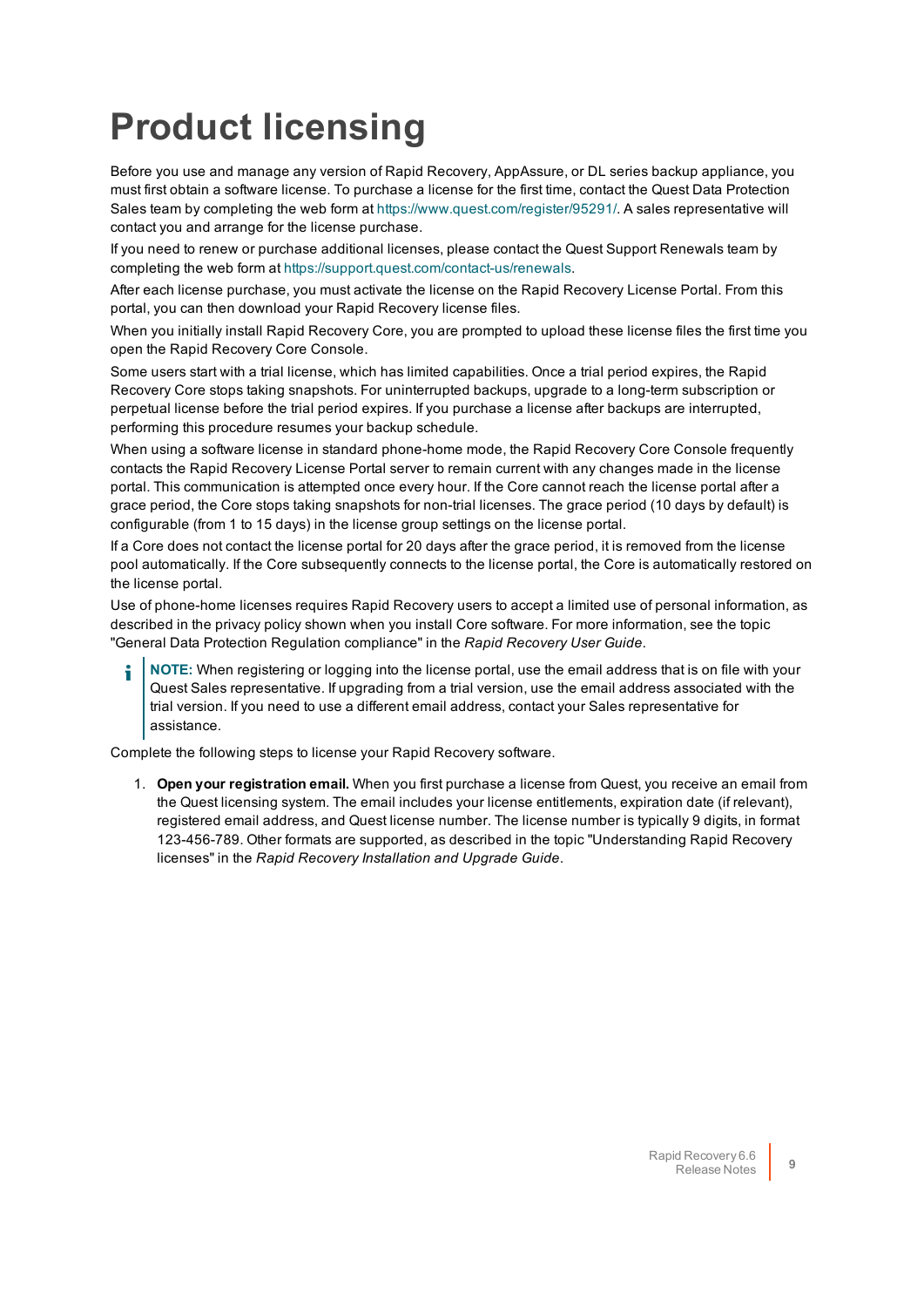- 2. **New users: Register for the Rapid Recovery License Portal.** If you have not previously created an account on the Rapid Recovery License Portal, then do the following:
	- a. **Sign up for an account.** In a web browser, access the license portal registration URL, <https://rapidrecovery.licenseportal.com/User/Register>. The *Sign Up* page appears.
	- b. **Complete the form.** Enter the information requested, review and accept the privacy policy and terms of use, and click **Sign Up**. The *Confirm Email* page appears.
	- c. **Verify your account information.** Check your email and verify your account information by clicking **Verify email address**. The *Add License Numbers* page appears.
	- d. **Proceed to [step](#page-9-1) 4**.
- 3. **Existing users: Log into the Rapid Recovery License Portal.** If you previously registered a license portal account to use with AppAssure or Rapid Recovery, then do the following:
	- a. **Use existing credentials.** Log into the Rapid [Recovery](https://licenseportal.com/) License Portal.
	- b. **Open the License Numbers dialog box.** On the *Licensing* page, underneath your license pool information, click the **License Numbers** link. The *License Numbers* dialog box appears.
	- c. **Proceed to [step](#page-9-1) 4**.
- <span id="page-9-1"></span>4. **Enter your license numbers.** For each Quest license number included in your welcome email, click in the **License Number** text box and enter or paste your license number. Then click **+ Add License Numbers**. When satisfied, click **Close**. The *License Number* dialog box closes.
- <span id="page-9-0"></span>5. **Review updated license information.** Review license type and license pool information displayed on the *Licensing* page.

## **Getting started with Rapid Recovery**

The following topics provide information you can use to begin protecting your data with Rapid Recovery.

Rapid Recovery Core and Agent [compatibility](#page-9-2) Upgrade [and installation](#page-10-0) instructions More [resources](#page-11-0) Obtaining [Rapid Recovery](#page-11-1) software

### <span id="page-9-2"></span>**Rapid Recovery Core and Agent compatibility**

The following table provides a visual guide of the compatibility between supported versions of Rapid Recovery Core and Rapid Recovery Agent.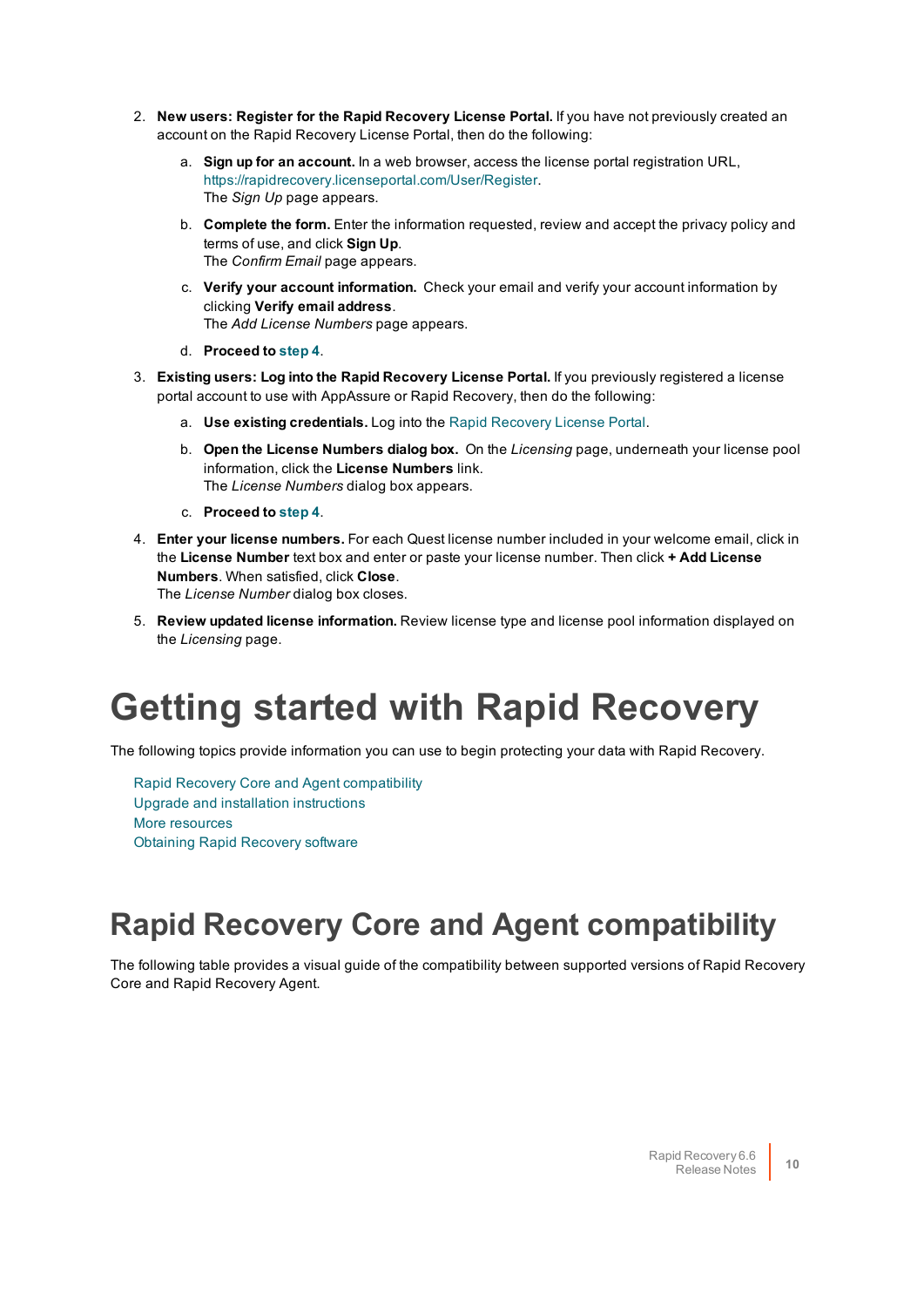|  | Table 9: Compatibility between supported Core and Agent versions |
|--|------------------------------------------------------------------|
|  |                                                                  |

| <b>Version</b> | 6.4 Core         | 6.5 Core         | 6.6 Core         |
|----------------|------------------|------------------|------------------|
| 6.4 Agent      | Fully compatible | Fully compatible | Fully compatible |
| 6.5 Agent      | Not compatible   | Fully compatible | Fully compatible |
| 6.6 Agent      | Not compatible   | Not compatible   | Fully compatible |

### <span id="page-10-0"></span>**Upgrade and installation instructions**

Quest recommends users carefully read and understand the *Rapid Recovery Installation and Upgrade Guide* before installing or upgrading. See the section "Installing Rapid Recovery" for a step-by-step general installation approach. The approach includes requirements for a software license and for an account on the Rapid Recovery License Portal; adherence to the system requirements; installing a Core; creating a repository; and protecting machines with the Agent software or agentlessly. It also suggests use of the QorePortal.

All existing users should read the section "Upgrading to Rapid Recovery." This content describes upgrading factors, provides an overview of upgrading, and includes procedures upgrading Core, and upgrading Agent on Windows and Linux machines.

Additionally, Quest requires users to carefully review the release notes for each release, and the Rapid Recovery system requirements for that release, prior to upgrading. This process helps to identify and preclude potential issues. System requirements are found exclusively in the *Rapid Recovery System Requirements Guide*.

When planning an implementation of Rapid Recovery, for guidance with sizing your hardware, software, memory, storage, and network requirements, see Quest [Knowledge](https://support.quest.com/kb/185962) Base article 185962, Sizing Rapid Recovery [Deployments](https://support.quest.com/kb/185962)."

If upgrading from a currently supported major and minor version of Rapid Recovery Core (6.1x or 6.2x), then run the latest Core installer software on your Core server. If upgrading from a version of AppAssure or Rapid Recovery Core that is not currently supported, use a two-step upgrade process. First, upgrade using a supported Core installer such as 6.2.1; then run the latest Core installer software.

If using replication, always upgrade the target Core before the source Core.

To protect machines running supported operating systems with the latest Rapid Recovery Agent features, upgrade or install Rapid Recovery Agent on each.

### **CAUTION: Ensure that you check system requirements for compatibility before upgrading. For protected machines with operating systems that are no longer supported, you can continue to run older supported versions of Agent. In some cases, you can protect those machines agentlessly.**

You can use the same installer executable program (standard, or web installer) to perform a clean installation or to upgrade an existing version of Rapid Recovery Core, Rapid Recovery Agent, or the Local Mount Utility. If upgrading from versions earlier than release 5.4.3, you must first upgrade to 5.4.3 and then run a more recent installer on the same machine. For more information, see the *Rapid Recovery Installation and Upgrade Guide*. When upgrading a protected Linux machine from AppAssure Agent to Rapid Recovery Agent version 6.x, you must first uninstall AppAssure Agent. For more information and specific instructions, see the topic "Installing or

upgrading Rapid Recovery Agent on a Linux machine" in the *Rapid Recovery Installation and Upgrade Guide*. You can also use the Rapid Snap for Virtual feature to protect virtual machines on supported hypervisor platforms agentlessly. Important restrictions apply. For more information on benefits or restrictions for agentless protection, see the topic "Understanding Rapid Snap for Virtual" in the *Rapid Recovery User Guide*.

For information on downloading Rapid Recovery software, see Obtaining [Rapid Recovery](#page-11-1) software.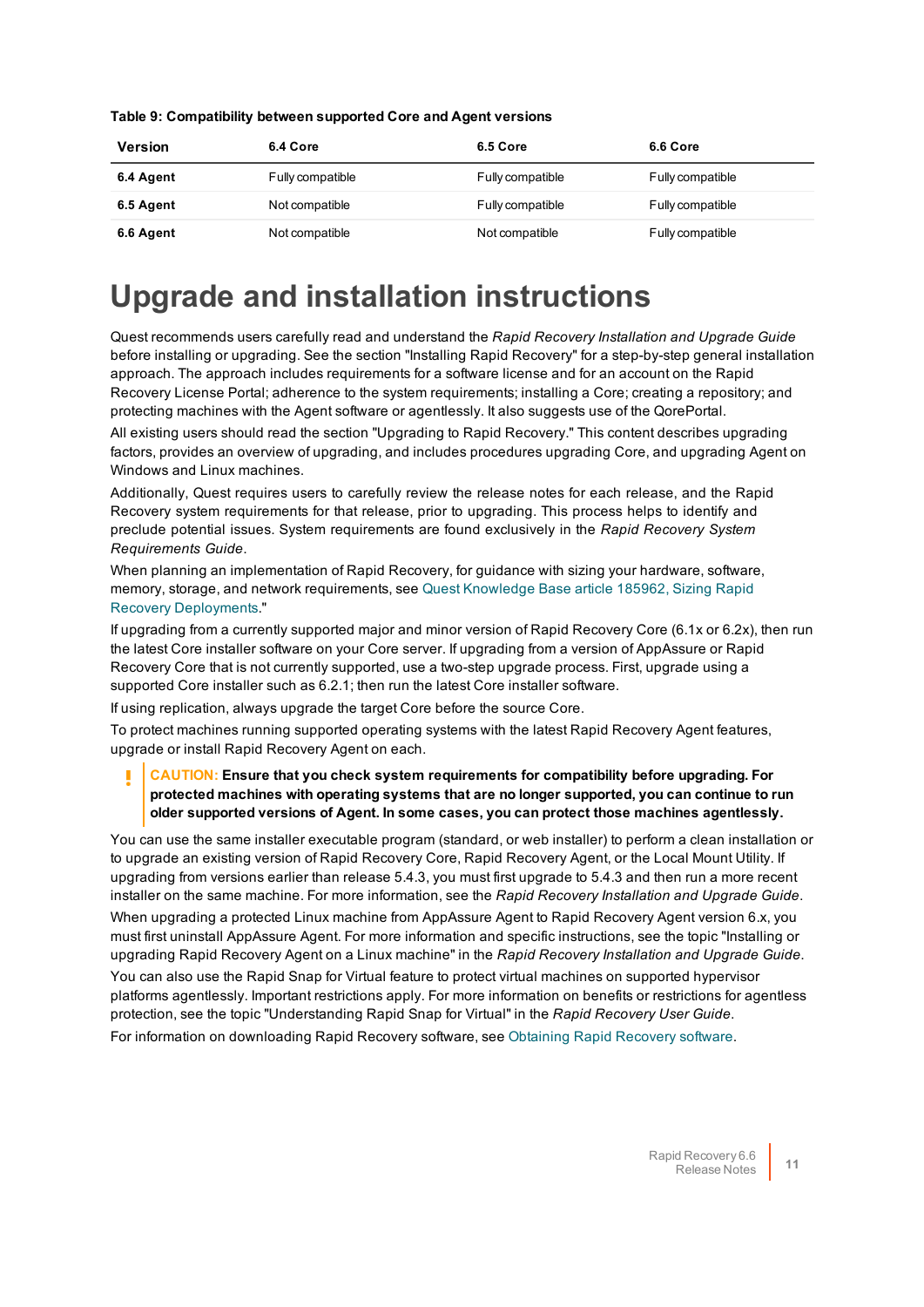### **License requirements**

New Core users must purchase a long-term subscription or perpetual license to use Rapid Recovery.

Some Rapid Recovery Core users start with a trial license, which uses a temporary license key for the duration of the trial. After the trial period expires, you can continue to restore from existing backups, but cannot perform new backups or replication until you purchase a long-term subscription or perpetual license. You must then activate the license on the Rapid Recovery License Portal, download Rapid Recovery license files, and associate them with your Core.

For more information about licensing, see the following resources:

- For information about activating your new license and obtaining Rapid Recovery license files for your Core, see Product [licensing](#page-8-0) in these release notes.
- For information about managing licenses from the Rapid Recovery Core, including uploading license files to associate them with the Core, see the topic "Managing Rapid Recovery licenses" in the *Rapid Recovery Installation and Upgrade Guide*.
- For information about managing license subscriptions and license groups on the license portal, see the latest edition of the *Rapid Recovery License Portal User Guide*.

### <span id="page-11-0"></span>**More resources**

Additional information is available from the following:

- Technical [documentation](https://support.quest.com/rapid-recovery/technical-documents)
- Videos and [tutorials](https://support.quest.com/rapid-recovery/videos)
- [Knowledge](https://support.quest.com/rapid-recovery/kb) base
- [Technical](https://www.quest.com/community/products/rapid-recovery/f/forum) support forum
- Training and [certification](https://support.quest.com/rapid-recovery/training)
- [Rapid Recovery](https://licenseportal.com/) License Portal
- **.** Quest Data [Protection](https://dataprotection.quest.com/dashboard) Portal
- In-product help is available from the Rapid Recovery Core Console by clicking  $\mathcal{O}$ .

### <span id="page-11-1"></span>**Obtaining Rapid Recovery software**

You can obtain Rapid Recovery software using the following methods:

- <sup>l</sup> **Download from the QorePortal.** If you have an active maintenance agreement, you can log into the QorePortal at [https://qoreportal.quest.com](https://qoreportal.quest.com/). From the top menu, click **Settings**, and from the left navigation menu, select **Downloads**. Here you will have access to installers for various Rapid Recovery components, including Core, Agent, LMU, DR, and more.
- <sup>l</sup> **Download from the License Portal.** If you have already registered Rapid Recovery in the Rapid Recovery License Portal, you can log into that portal at [https://licenseportal.com](https://licenseportal.com/). From the left navigation menu, click **Downloads**, and download the appropriate software.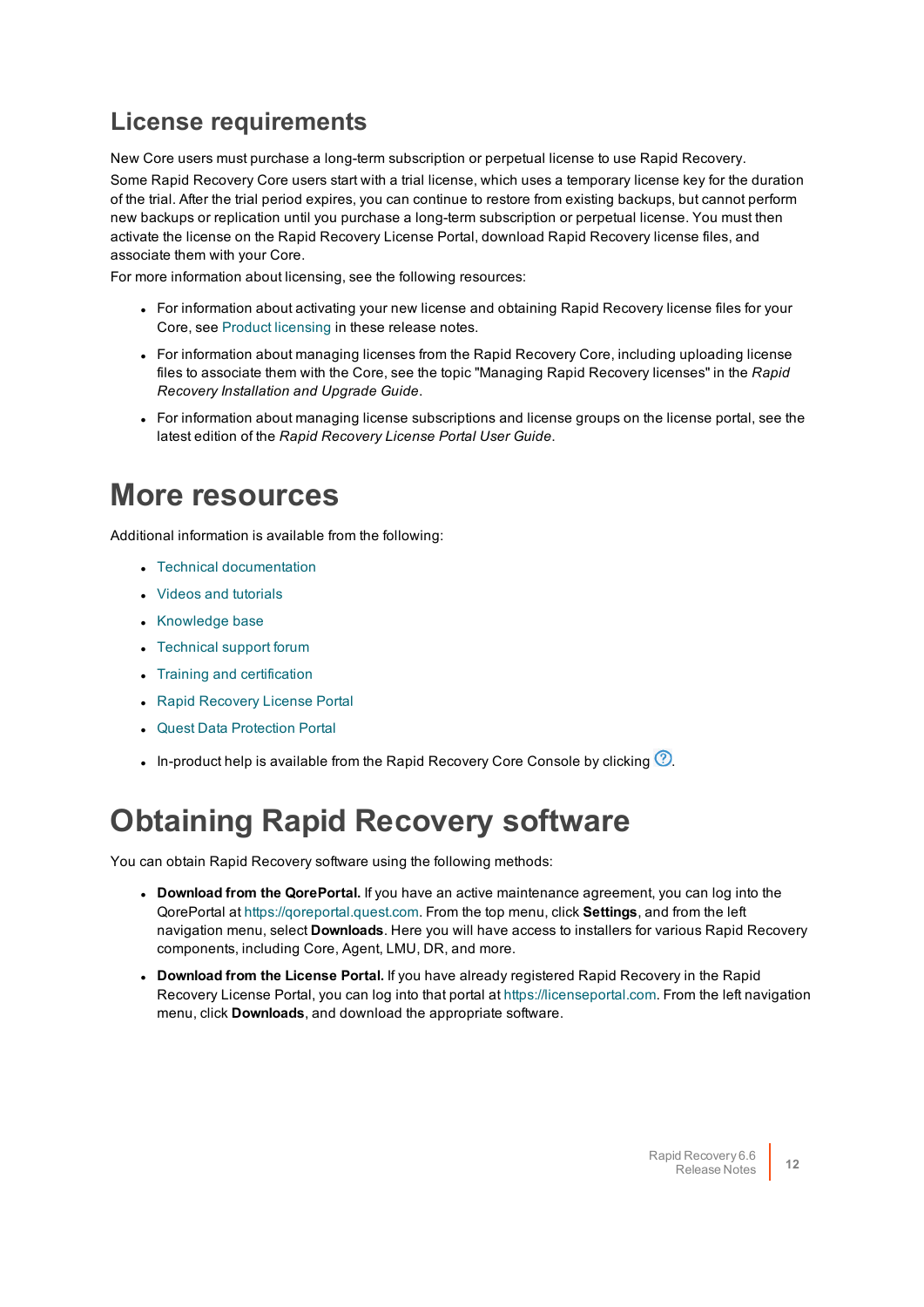<sup>l</sup> **Download trial software from the Support website.** To download trial software, navigate to the Rapid Recovery Rapid Recovery website at<https://support.quest.com/rapid-recovery> and from the left navigation menu, click **Software Downloads**. Here you can access trial versions of Rapid Recovery Core, Agent (for Windows or Linux), tools and utilities, and more. Trial versions function for 14 days, after which time you must purchase and register a subscription or perpetual license to continue using Rapid Recovery. To purchase a license, fill out the web form at<https://support.quest.com/contact-us/licensing> and select **Obtain a license for my product**.

You can also obtain the Rapid Recovery Agent software from within the Rapid Recovery Core Console using the following methods:

- <sup>l</sup> **Protecting machines with the wizard.** If the Rapid Recovery Core is installed, you can deploy the Agent software to the machine you want to protect from the Protect Machine Wizard or the Protect Multiple Machines Wizard. Using these wizards, you can also choose to add machines to protection using an older installed version of Agent. For more information about these wizards, see the topics "Protecting a Machine" and "About protecting multiple machines" in the *Rapid Recovery User Guide*.
- <sup>l</sup> **Use the Deploy Agent Software feature.** If the Rapid Recovery Core is installed, you can deploy the Agent software from the Core to one or multiple machines. This is useful for upgrading Agent to one or more machines simultaneously. From the **Protect** drop-down menu on the Rapid Recovery Core Console, select **Deploy Agent Software** and complete details in the resulting wizard. For more information about using this feature, see the topic "Deploying Agent to multiple machines simultaneously from the Core Console" in the *Rapid Recovery User Guide*.
- <sup>l</sup> **Download Agent or LMU from the Rapid Recovery Core Console.** From a network-accessible Windows machine you want to protect, you can log into the Rapid Recovery Core Console and download the Agent software. From the icon bar, click \*\*\* More and then select **Downloads**. From the *Downloads* page, you can download the web installer to install Agent or the Local Mount Utility on Windows machines.

# <span id="page-12-0"></span>**Globalization**

This section contains information about installing and operating this product in non-English configurations, such as those needed by customers outside of North America. This section does not replace the materials about supported platforms and configurations found in the *Rapid Recovery System Requirements Guide*.

This release is Unicode-enabled and supports any character set. In this release, all product components should be configured to use the same or compatible character encodings and should be installed to use the same locale and regional options. This release is targeted to support operations in the following regions: North America, Western Europe and Latin America, Central and Eastern Europe, Far-East Asia, Japan. It supports bidirectional writing (Arabic and Hebrew). The release supports Complex Script (Central Asia – India, Thailand). Multi-language support is available for this product. The user interface for this release is localized to the following languages: Chinese (Simplified), French, German, Japanese, Korean, (Brazilian) Portuguese, Spanish.

This release has the following known capabilities or limitations:

- QorePortal is in English only.
- Reports are in English only.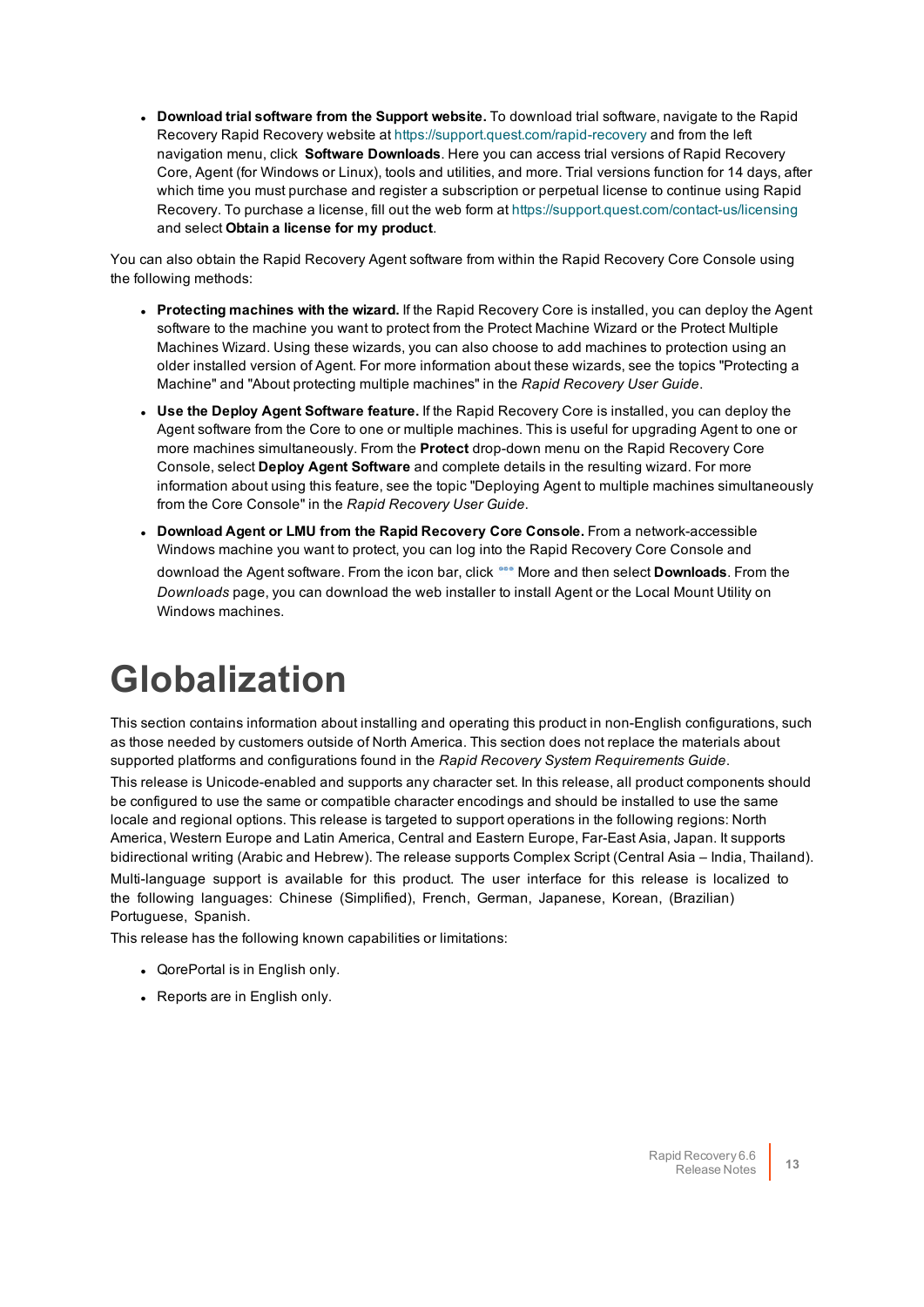- All currently supported versions of Rapid Recovery Core require the . Microsoft .NET Framework version 4.6.2. Earlier releases of Rapid Recovery used different versions of the .NET Framework. There is no downgrade option available. If you upgrade versions of Rapid Recovery to a release using a more recent version of the .NET Framework, and then subsequently decide to return to a prior version, you must perform a new installation of the appropriate Core and Agent software.
- Logs and KB articles for Rapid Recovery are in English only.
- <span id="page-13-0"></span>• Technical product documentation for this release is in English only.

## **About us**

Quest provides software solutions for the rapidly-changing world of enterprise IT. We help simplify the challenges caused by data explosion, cloud expansion, hybrid datacenters, security threats, and regulatory requirements. We are a global provider to 130,000 companies across 100 countries, including 95% of the Fortune 500 and 90% of the Global 1000. Since 1987, we have built a portfolio of solutions that now includes database management, data protection, identity and access management, Microsoft platform management, and unified endpoint management. With Quest, organizations spend less time on IT administration and more time on business innovation. For more information, visit [www.quest.com](https://www.quest.com/company/contact-us.aspx).

### **Technical support resources**

Technical support is available to Quest customers with a valid maintenance contract and customers who have trial versions. You can access the Quest Support Portal at [https://support.quest.com](https://support.quest.com/).

The Support Portal provides self-help tools you can use to solve problems quickly and independently, 24 hours a day, 365 days a year. The Support Portal enables you to:

- Submit and manage a Service Request
- View Knowledge Base articles
- Sign up for product notifications
- Download software and technical documentation
- View how-to-videos
- Engage in community discussions
- Chat with support engineers online
- View services to assist you with your product